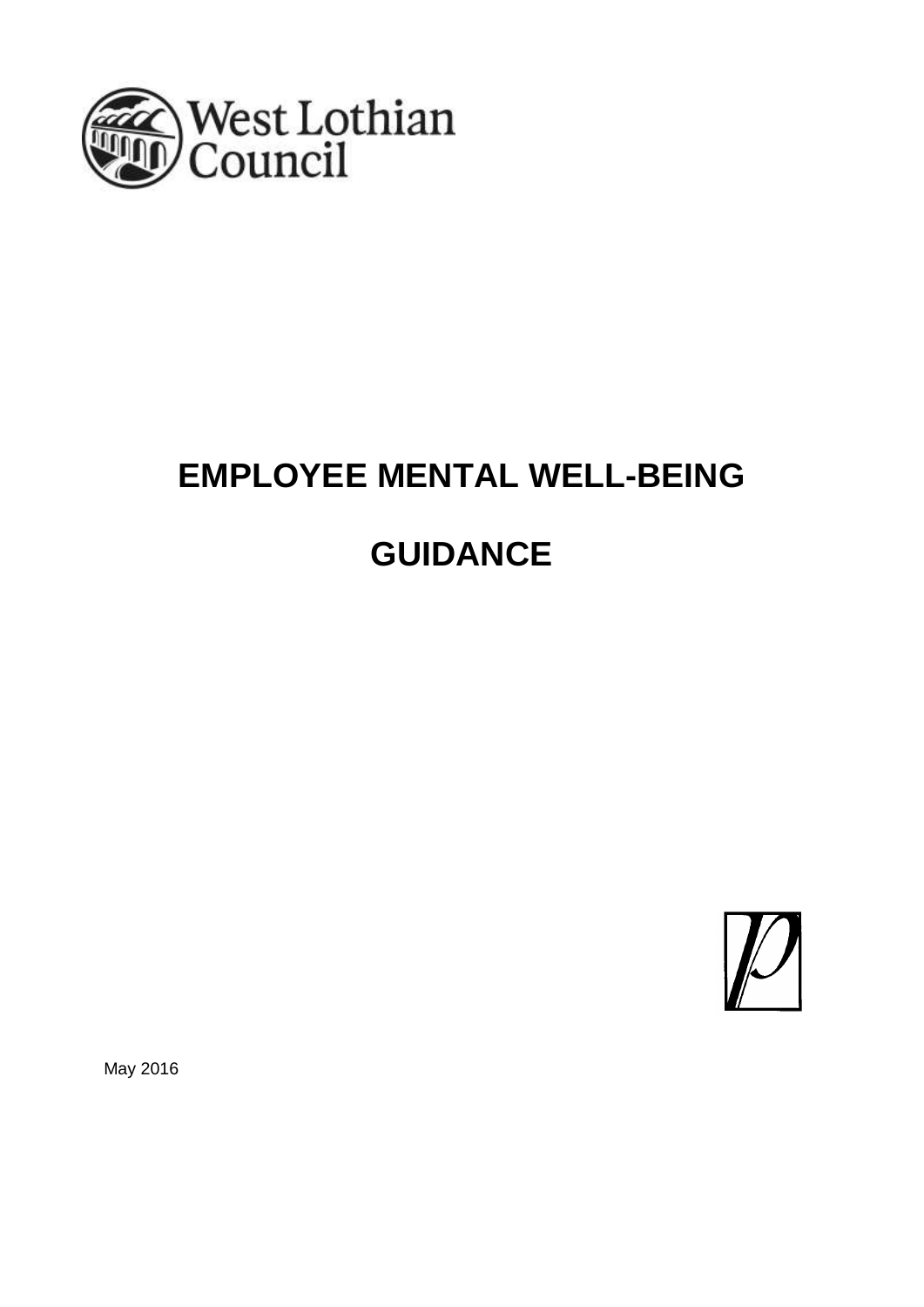

# **EMPLOYEE MENTAL WELL-BEING GUIDANCE**

(Covers ALL council employees)

# **CONTENTS**

| 1. | Purpose                                                | Page 3 |
|----|--------------------------------------------------------|--------|
| 2. | Identifying symptoms of stress                         | Page 3 |
| 3. | Helping to prevent stress in my team                   | Page 4 |
| 4. | Managing employees with mental wellbeing/stress issues | Page 6 |
| 5. | Sources of Support                                     | Page 8 |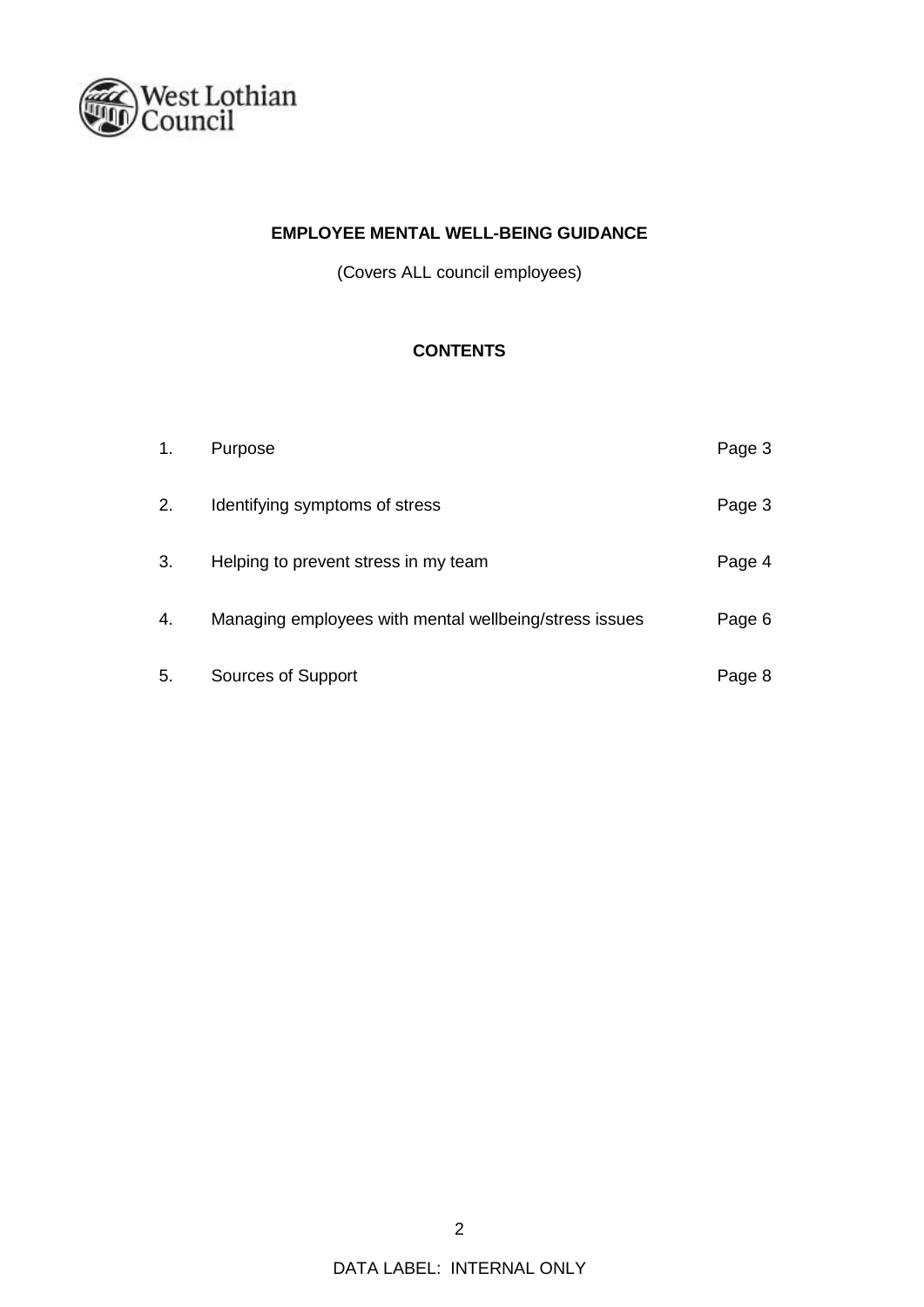# **1. PURPOSE**

- 1.1 This guidance supports the implementation of the council's **Policy on Employee Mental** [Well-Being.](Employee%20Mental%20Well%20Being%20Guidance%20-%203%20May%202016.docx) The guidance focusses on preventing and managing stress in the workplace in accordance with Health and Safety Executive (HSE) Management Standards. It also provides managers with information on how to support employees at work who are experiencing the effects of stress and mental well-being issues.
- 1.2 The Guidance also signposts support available to employees and managers both within and out with the council.

## **2. IDENTIFYING SYMPTOMS**

2.1 The examples highlighted below are typically issues that are likely to trigger work related and non- work related stress. All employees, in particular managers should be aware of the potentially damaging impact of those issues on morale and mental wellbeing.

| <b>Work Related</b>                                                                                                                                                                                                                                                       | <b>Non Work Related</b>                                                                                                                                                                                                                                                                   |  |
|---------------------------------------------------------------------------------------------------------------------------------------------------------------------------------------------------------------------------------------------------------------------------|-------------------------------------------------------------------------------------------------------------------------------------------------------------------------------------------------------------------------------------------------------------------------------------------|--|
| New role<br>New manager<br>$\bullet$<br>Relationship conflicts<br>$\bullet$<br><b>Organisational Change</b><br>$\bullet$<br><b>Deadlines</b><br><b>Performance Assessment</b><br>$\bullet$<br>Workload<br>$\bullet$<br>Making mistakes<br>$\bullet$<br>Lack of confidence | Exams<br>$\bullet$<br>New job/starting work<br>$\bullet$<br>Moving house<br>$\bullet$<br>New baby<br>$\bullet$<br>Relationship breakdown<br>$\bullet$<br>Caring for an ill<br>$\bullet$<br>dependant/relative<br><b>Bereavement</b><br>$\bullet$<br><b>Financial worries</b><br>$\bullet$ |  |

2.2 Some common psychological and physical symptoms of stress to look out for are highlighted below;

| <b>Psychological Symptoms of Stress</b>                                                                                                                                             | <b>Physical Symptoms of Stress</b>                                                                                                                                                                                                                                                                                          |  |
|-------------------------------------------------------------------------------------------------------------------------------------------------------------------------------------|-----------------------------------------------------------------------------------------------------------------------------------------------------------------------------------------------------------------------------------------------------------------------------------------------------------------------------|--|
| Irritability or anger<br>Apathy or depression<br>Anxiety<br><b>Irrational behaviour</b><br>Loss of appetite<br>Comfort eating<br>Poor concentration<br>Alcohol and Substance misuse | Excessive tiredness<br>Skin problems, such as eczema<br>٠<br>Aches and pains resulting from<br>$\bullet$<br>tense muscles, including neck<br>ache, backache and tension<br>headaches<br>Increased pain from arthritis and<br>$\bullet$<br>other conditions<br>Heart palpitations<br>Nausea<br>Stomach problems<br>$\bullet$ |  |

2.3 Managers should be alert to behavioural patterns that may indicate that an employee is not coping with work load such as regularly working through meal breaks, working excessively long hours or regularly taking work home. Regular one to one meetings provide the opportunity for managers to address these matters and for the employee to share any concerns/issues regarding workload.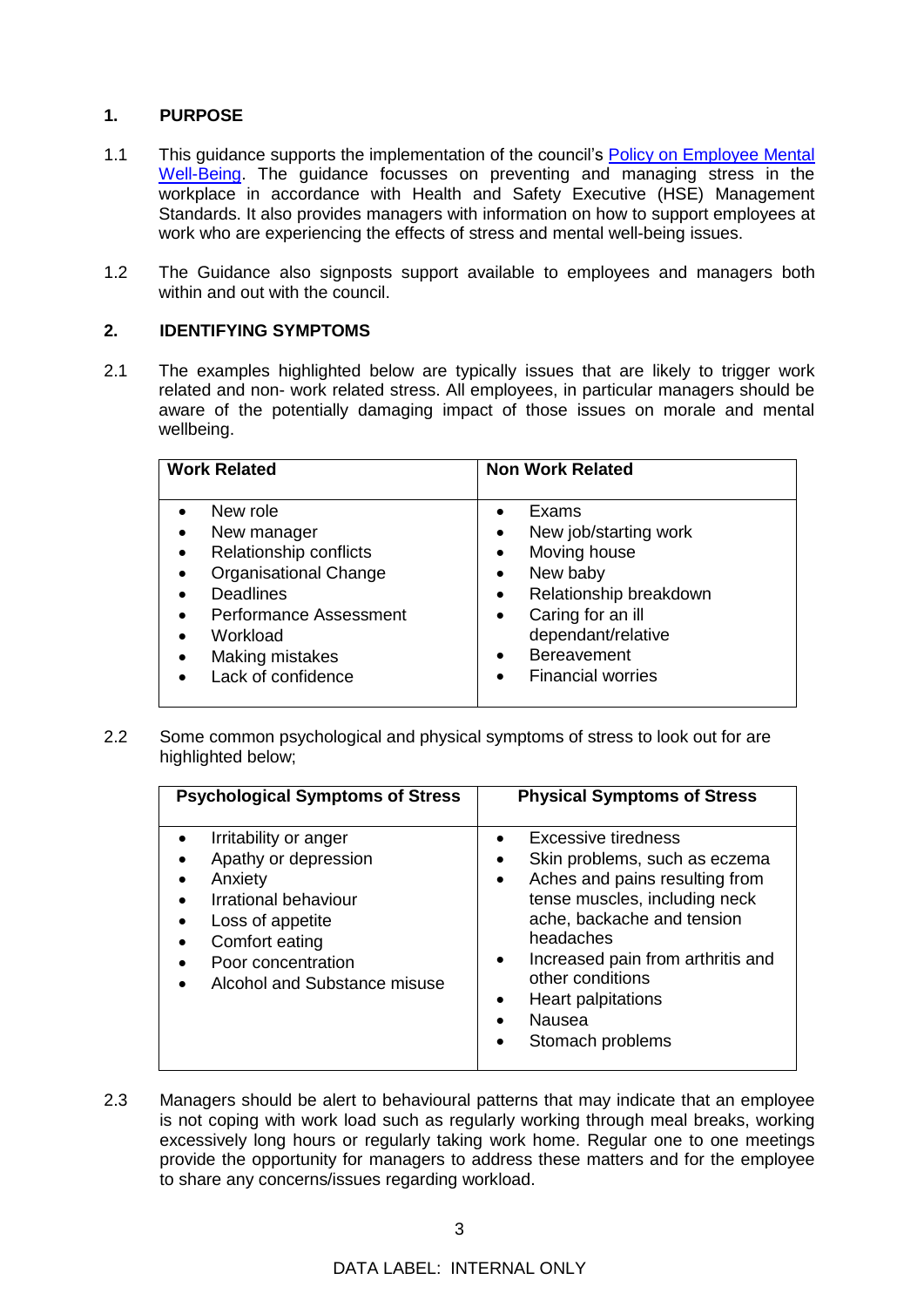2.4 Management and performance information such as sickness absence data, staff turnover, violent incident reports, and the incidence of grievances, disciplinary cases and bullying & harassment cases can also provide helpful indicators to managers in identifying morale issues and sources of stress within their teams.

# **3. HOW CAN I HELP PREVENT STRESS IN MY TEAM?**

3.1 Implementing the Health and Safety Executive (HSE) management standards through the actions set out under the 6 key risk areas identified by the HSE below can go some way to reducing the risk of stress on team members;

# **Demands**

- Ensure that there are sufficient resources (people with appropriate skills, and equipment) to do the work allocated.
- Check with employees about any other unplanned work demands being placed upon them from other sources (eg. matrix management arrangements can be a source of stress for individuals if there is poor communication between the managers responsible for setting work tasks).
- Support employees by helping them to prioritise or renegotiate deadlines.
- Arrange cover for workloads during absences.
- Adjust working patterns to cope with peaks (employees should be consulted on the adjustments).
- Train employees appropriately so that they are able to do their jobs.
- If employees have spare capacity, consider giving them more responsibility at an appropriate level subject to providing the necessary training.
- Ensure that the work environment is appropriately designed and laid out to ensure that employees are able to do their jobs efficiently and without causing harm to themselves or others.
- Ensure that corporate and local health and safety policies are adhered to and that risks to health and safety of employees are identified and controlled.
- Encourage employees to take their annual leave entitlement and meal breaks.

#### **Control**

- Consult employees on decisions that affect their jobs.
- Where appropriate, give more control to employees by enabling them to plan their own work and to make decisions about how the work should be completed and how problems should be tackled.
- Respond favourably to requests for flexible working arrangements where possible to enable employees to cope with domestic commitments.
- Make allowances for cultural or faith considerations where possible (eg provision of a quiet space or prayer room).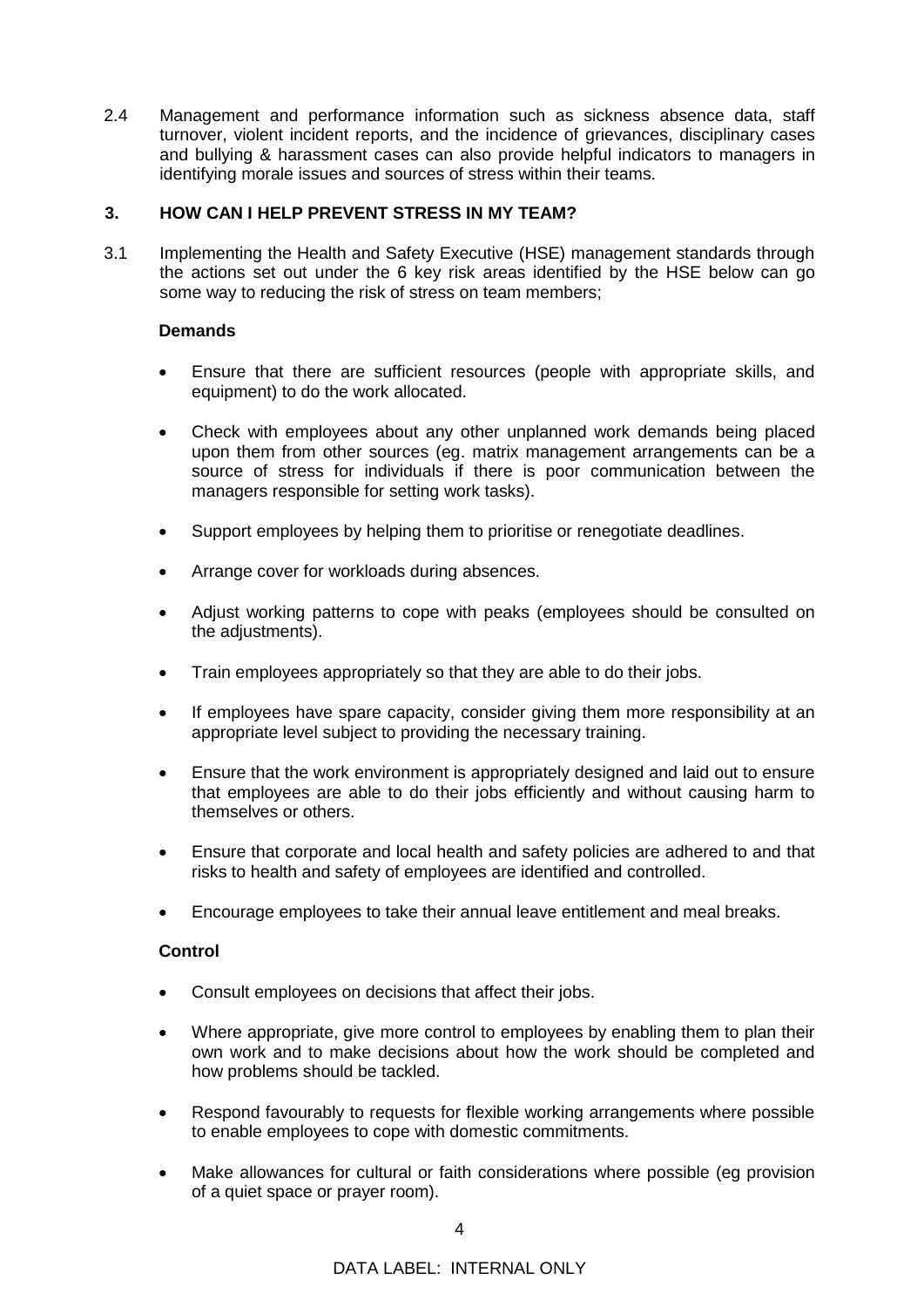- Enrich jobs by ensuring that employees are able to use a variety of skills.
- Allocate responsibility to teams to take projects forward.
- Avoid micro management and over scrutiny of employee outputs unless underperformance has been identified.
- Where possible, introduce task variety and/or job rotation to minimise boredom and staleness.

# **Relationships**

- Promote a culture in which members of the team trust each other and feel that they are fairly treated.
- Encourage employees to recognise the individual contributions of other team members and the benefits of the whole team pulling together.
- Select or build teams that have the right blend of expertise and experience.
- Ensure employees are aware of how to report unacceptable behaviour and the processes for resolving conflict at work.
- Direct employees where appropriate to available training to help them to deal with and defuse difficult situations.
- Celebrate team/individual successes

#### **Change**

- Where organisation change is planned, follow the appropriate Workforce Management processes setting out clearly the aims of the proposed change and the reasons why it is necessary.
- Explain the timetable for implementing the change including the plans for employee consultation. Explain what the change will mean in terms of day-to-day activity, and discuss whether there are any new training needs that will arise.
- Allow employees to talk about their concerns or any suggestions that they have for improving the way in which the change is to be managed.
- Involve employees in discussions about how their jobs might be developed and changed.
- Ensure that support is provided for employees who are affected by change.
- Following implementation of the change, ensure that employees understand their new roles and what is expected of them.

#### **Role**

 Ensure that employees have a clearly defined role supported by a personal work plan to enable them to fully understand their responsibilities and accountabilities.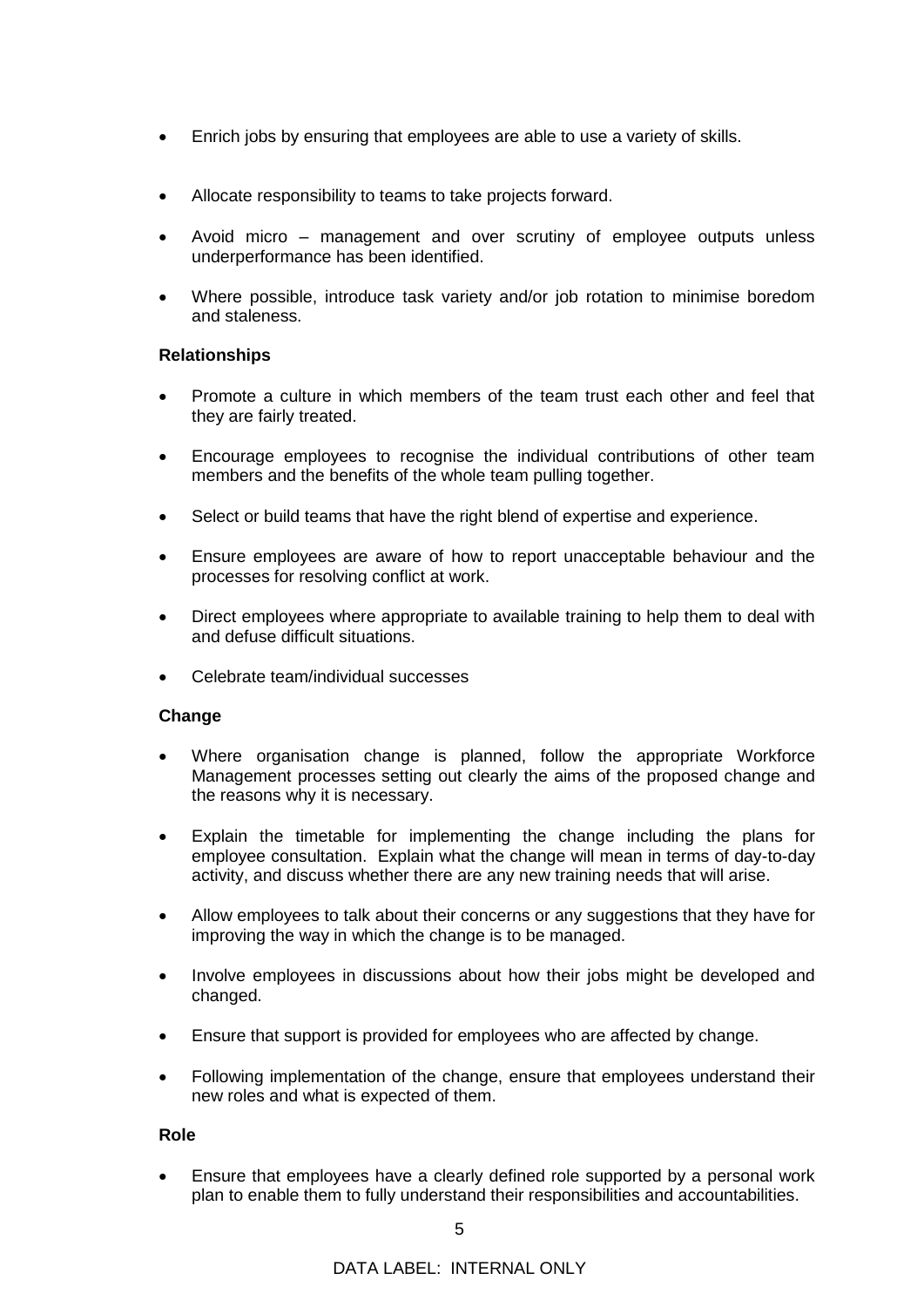- Agree specific standards of performance for jobs and individual tasks, and review them periodically.
- Hold monthly team meetings to enable team members to clarify their role and discuss any possible role conflict.
- Ensure that employees understand how their work is related to the wider aims of the council.
- Hold regular one-to-one meetings to ensure that employees are clear about their role and are aware of what is planned over the coming months.
- Ensure that new members of staff receive a comprehensive induction. Corporate induction should be supplemented with a service specific induction.
- Encourage employees to ask for clarity at early stage if they are not clear about their priorities or the nature of the task to be undertaken.

#### **Support**

- Encourage employees to share concerns with their line manager, human resources, occupational health, or their trade union representative.
- Implement the Appraisal Development Review (ADR) process and have regular one-to-one meetings to discuss progress against individual work plans.
- Support and encourage employees to learn from mistakes rather than automatically treating them as performance/disciplinary matters.
- Develop positive leadership by listening to employees and taking on board their suggestions and concerns.
- Consider the support the council could offer a member of the team who is experiencing problems outside of work (eg. access to occupational health, trained counsellors, external support agencies)

#### **4. MANAGING EMPLOYEES WITH MENTAL WELLBEING/STRESS ISSUES**

#### **Early Intervention**

- 4.1 When an employee raises mental health/stress concerns or the manager recognises the symptoms in an employee, an early meeting with the employee concerned will provide the opportunity to discuss how he/she might be supported in the workplace. Early action can help prevent further deterioration in the employee's condition and if appropriate support can be provided, this may avoid the employee having to take time off work.
- 4.2 Discussion can be in the context of a regular one-to-one meeting or at a specifically arranged meeting. Alternatively the employee should be given the option to discuss the matter with a Human Resources Adviser or an Occupational Health Adviser if they would feel more comfortable.
- 4.3 Broaching the subject of mental health/stress with an employee can be difficult for both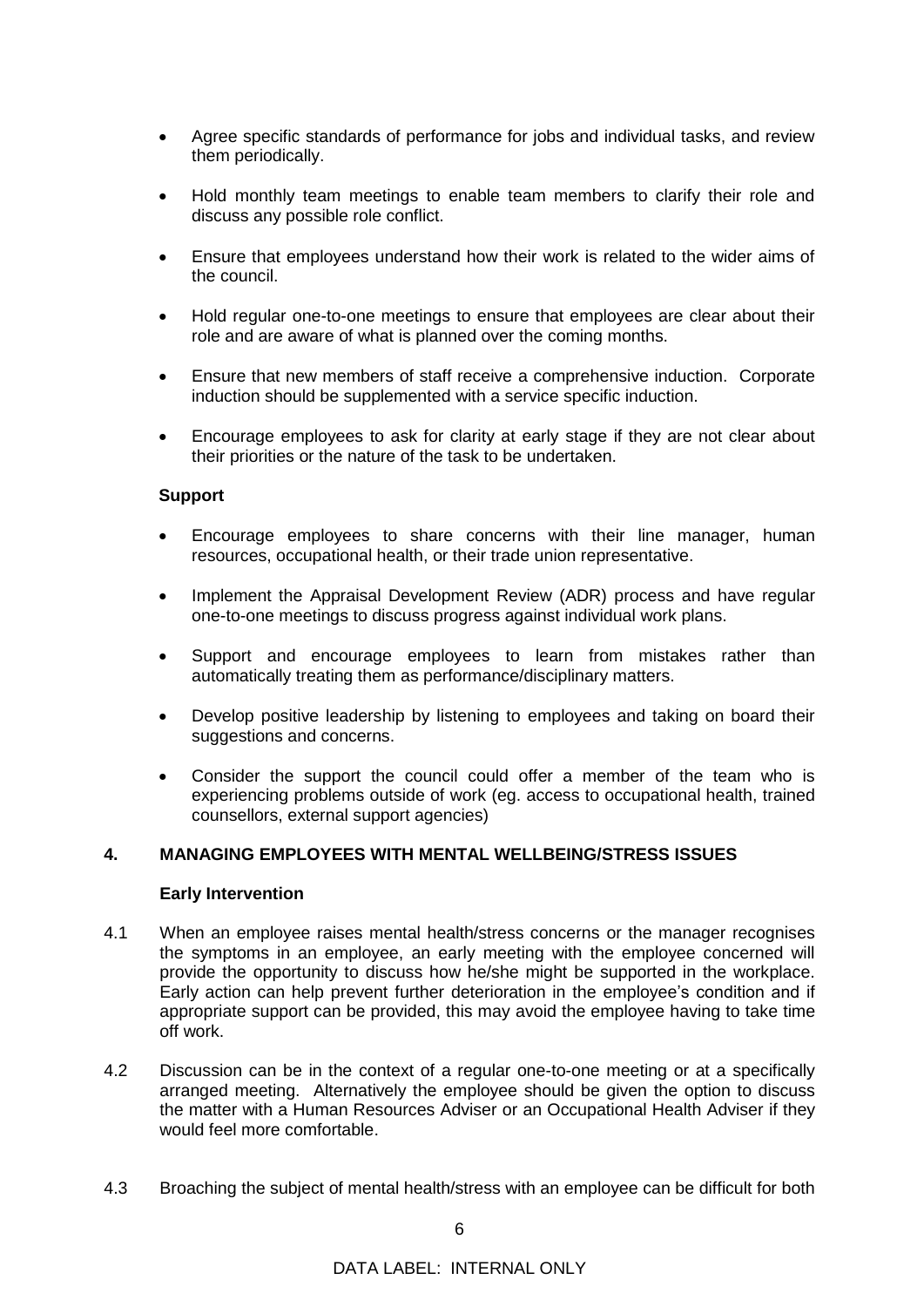manager and employee alike and given the sensitivity involved, the manager needs to clearly adopt a tactful and measured approach. The use of 'open questions' will be helpful in encouraging the employee to open up and share his/her concerns. Managers who are inexperienced in dealing with such matters are recommended to attend the 'Mentally Healthy Workplace' training provided by the HR Learning & Development Unit. This training provides practical guidance in relation to holding 'difficult or sensitive conversations' and in the use of other relevant techniques.

4.4 Managers should take advantage of the council's Occupational Health early intervention service by seeking advice as to whether medical referral would be appropriate at this stage.

#### **Absence**

- 4.5 The first indication that an employee may be suffering stress may come only at the point that the employee reports their absence from work with stress. In these circumstances it is important to gather as much detail as possible at that first point of contact concerning the specific reasons for their absence.
- 4.6 An offer should be made to meet with the employee at the earliest opportunity to obtain as much information as possible in order to identify ways in which the employee can be supported back to work, particularly where the reason for the absence is workrelated. The meeting need not be with the employee's line manager if they would be more comfortable speaking to a third party such Human Resources or a member of the Council's Occupational Health Advisory staff.
- 4.7 Where an employee is amenable to meet, it need not be at the employee's workplace and could be arranged instead at their home (subject to their consent), at another council building or some other mutually agreed venue.
- 4.8 The key objective is to identify the issues that are giving rise to the employee's stress as quickly as possible so that an appropriate support plan can be put in place to remove or minimise the causes and enable the employee to return to work. It is essential that an agreed channel of communication is put in place so that the employee does not become isolated and disenfranchised from the workplace making a return to work a more difficult proposition as time goes on.

#### **Meeting with an employee**

- 4.9 The substance of the discussion with an employee who has raised issues about their mental well-being and/or is absent from work as a result of stress will depend on the individual circumstances. However the employee should be encouraged to share as much information as possible so that any support measures can be tailored specifically to their needs.
- 4.10 During such discussions, care must be taken not to go beyond the scope of gathering information to support employees. Specific diagnosis and treatment of stress and other mental ill health is within the remit of qualified clinicians.
- 4.11 The following checklist provides a guide as to the typical areas to probe and aspects to consider when meeting with the employee. The extent to which the employee is prepared to disclose personal and/or medical information is wholly at their discretion. However, employees should be reassured that any information they are willing to provide will be used for the purpose of supporting them at work or to return to work and that strict confidentiality will be observed.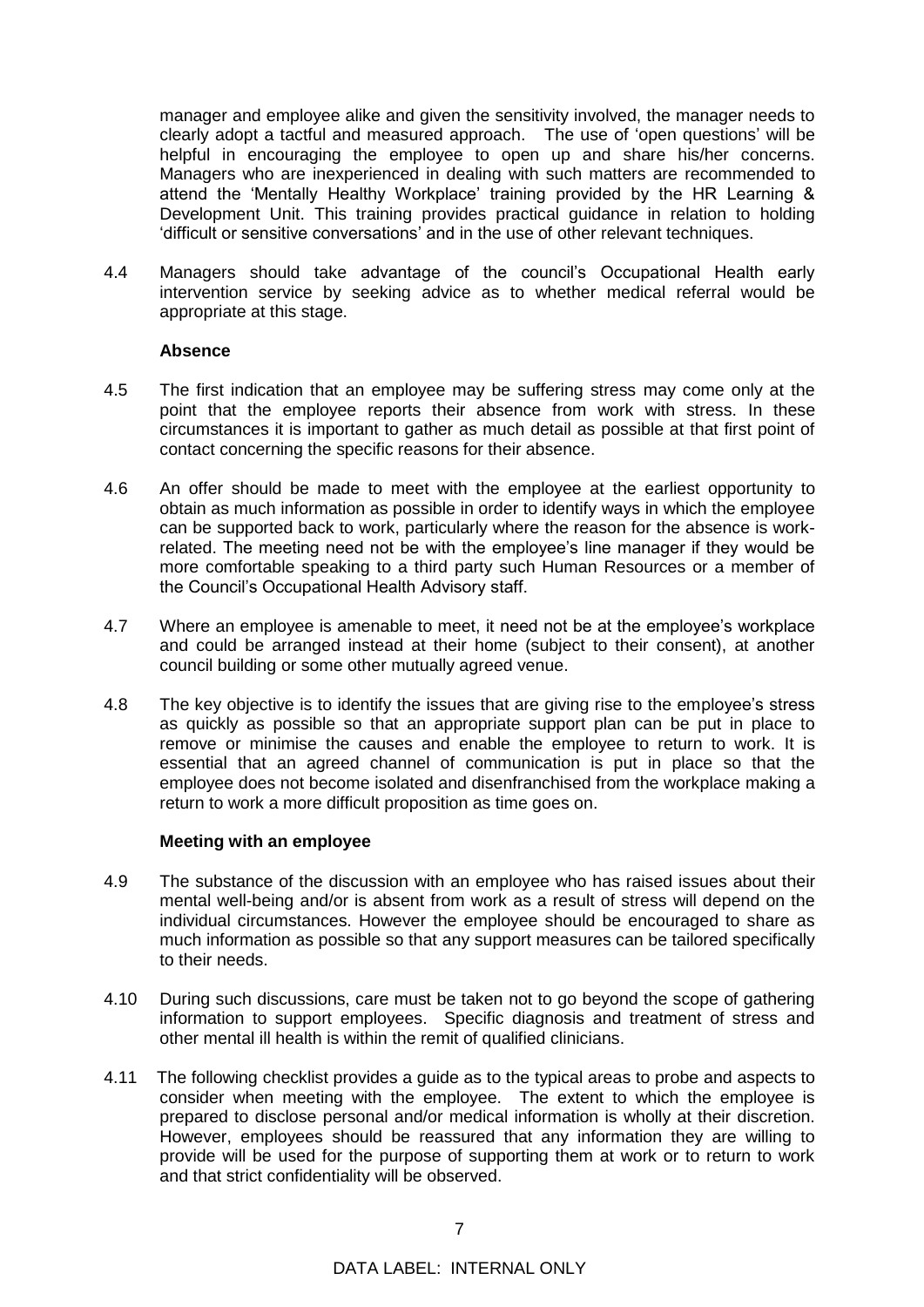- Ask open questions to gauge how they are feeling and the impact that it is having on their work/personal life
- Find out how long the employee has felt like this. Is it an ongoing issue or is it something that has just arisen?
- Identify whether the problem is work related or otherwise. Ask if there are any problems outside of work that they want to talk about or it would be helpful for you to know about.
- Find out whether they have been to their GP to discuss the matter.
- If they are happy to share the information, enquire as to the medical advice/treatment they have been given. If the employee has not sought medical advice suggest that they consider doing so.
- Ask the employee what they think would help to alleviate the situation.
- Ask the employee about any adjustments at work or any other support they feel that would help to resolve the situation and/or return to work.
- If the employee is absent on sick leave, find out when they think they will be fit to return to work and of any barriers that might be preventing their return.
- Ensure the employee is aware of possible sources of support including: confidential counselling, drug/alcohol services, financial advice, stress resilience training.
- Reassure the employee that the meeting is confidential and establish the extent to which the employee would wish their colleagues to be told, if anything, and by whom.

### **Remedial Measures**

- 4.12 Where evidence suggests that an employee's stress could potentially be linked to factors in the workplace, those factors must be investigated and addressed. Where an employee has gone off sick with work related stress, reasonable adjustments should be made wherever possible so that an employee is not reintroduced into the same working conditions that are linked with their absence
- 4.13 A support plan should be prepared that is based on the outcome of discussions with the employee. This should include details of the actions the employee will take to improve the situation or to get fit to return to work together with the measures that the council has agreed to put in place including details of any reasonable adjustments. A copy of the support plan should be given to the employee.
- 4.14 Thereafter, regular review meetings should be held with the employee to discuss progress in meeting the objectives of the support plan including any other support measures that may still be required. Review meetings should be held as frequently and for as long as required and must continue beyond the return to work where an employee has been absent due to stress/employee wellbeing issues.
- 4.15 Given that working arrangements and personal circumstances are subject to change, it is important to maintain an open dialogue with the employee so that they are able to discuss issues with you as they arise rather than allowing them to build up and